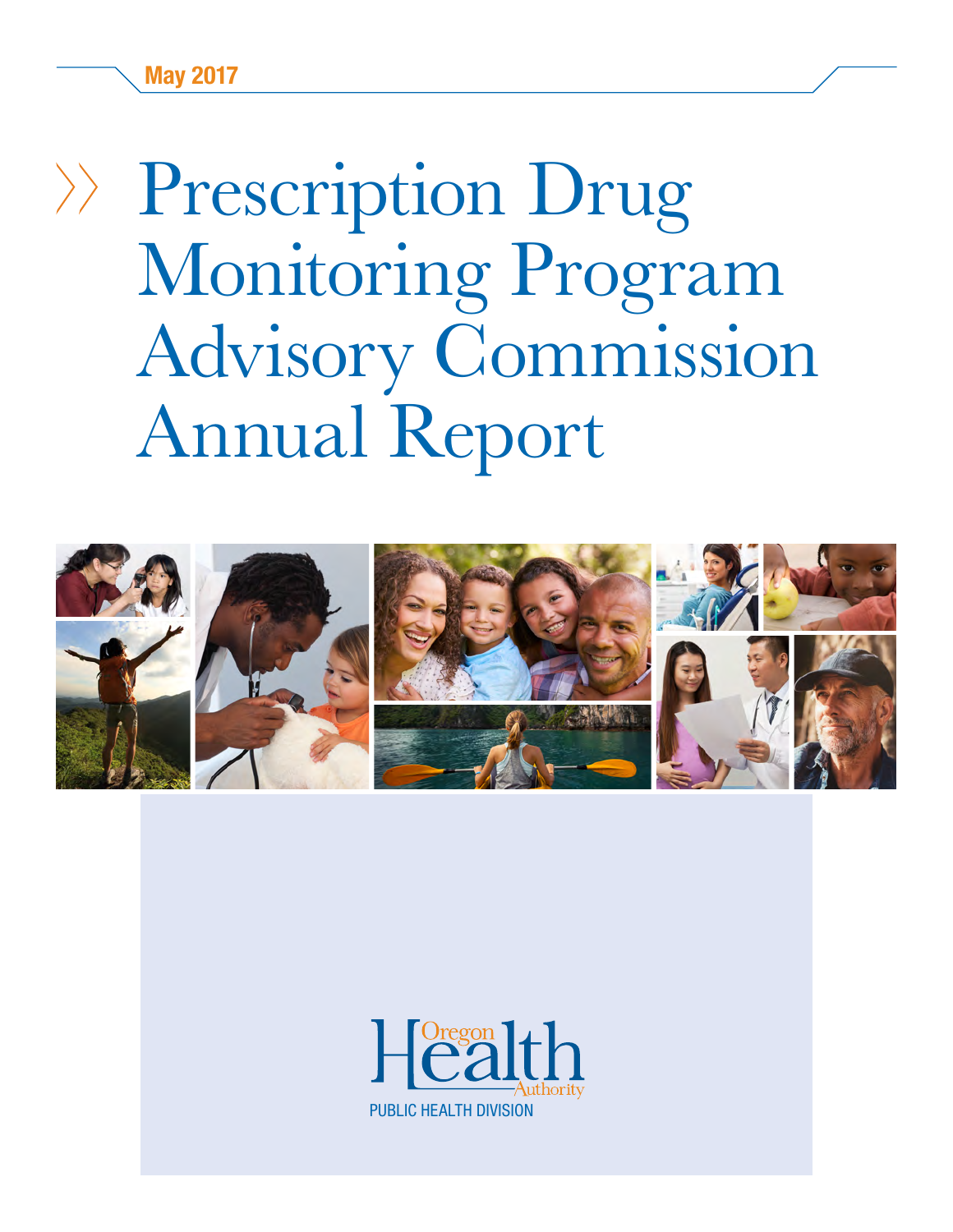## Acknowledgments

This publication was prepared by the Oregon Health Authority Public Health Division, including:

#### *Technical data contacts:*

Joshua Van Otterloo MSPH, research analyst, Prescription Drug Monitoring Program, Injury and Violence Prevention Section, [Joshua.Vanotterloo@state.or.us](mailto:Joshua.Vanotterloo@state.or.us)

Drew Simpson MPH, research analyst, Prescription Drug Monitoring Program, Injury and Violence Prevention Section, [Drew.R.Simpson@state.or.us](mailto:Drew.R.Simpson@state.or.us)

#### *Media contact:*

Tony Andersen, communication officer, Communication Office, External Relations Division, [Tony.A.Andersen@state.or.us](mailto:Tony.A.Andersen@state.or.us)

#### *Program contact:*

Lisa Millet, MSH, section manager, Injury and Violence Prevention Section, Center for Prevention and Health Promotion, [Lisa.M.Millet@state.or.us](mailto:Lisa.M.Millet@state.or.us)

#### *Additional program staff:*

Stephanie Vesik, MA, program analyst, Prescription Drug Monitoring Program, Injury and Violence Prevention Section, [Stephanie.G.Vesik@state.or.us](mailto:Stephanie.G.Vesik@state.or.us)

Tamara Ramirez, operations, Prescription Drug Monitoring Program, Injury and Violence Prevention Section, [Tamara.Ramirez@state.or.us](mailto:Tamara.Ramirez@state.or.us)

Oregon Health Authority Public Health Division Center for Prevention and Health Promotion Injury and Violence Prevention Program 800 NE Oregon St. Suite 730 Portland, Oregon 97232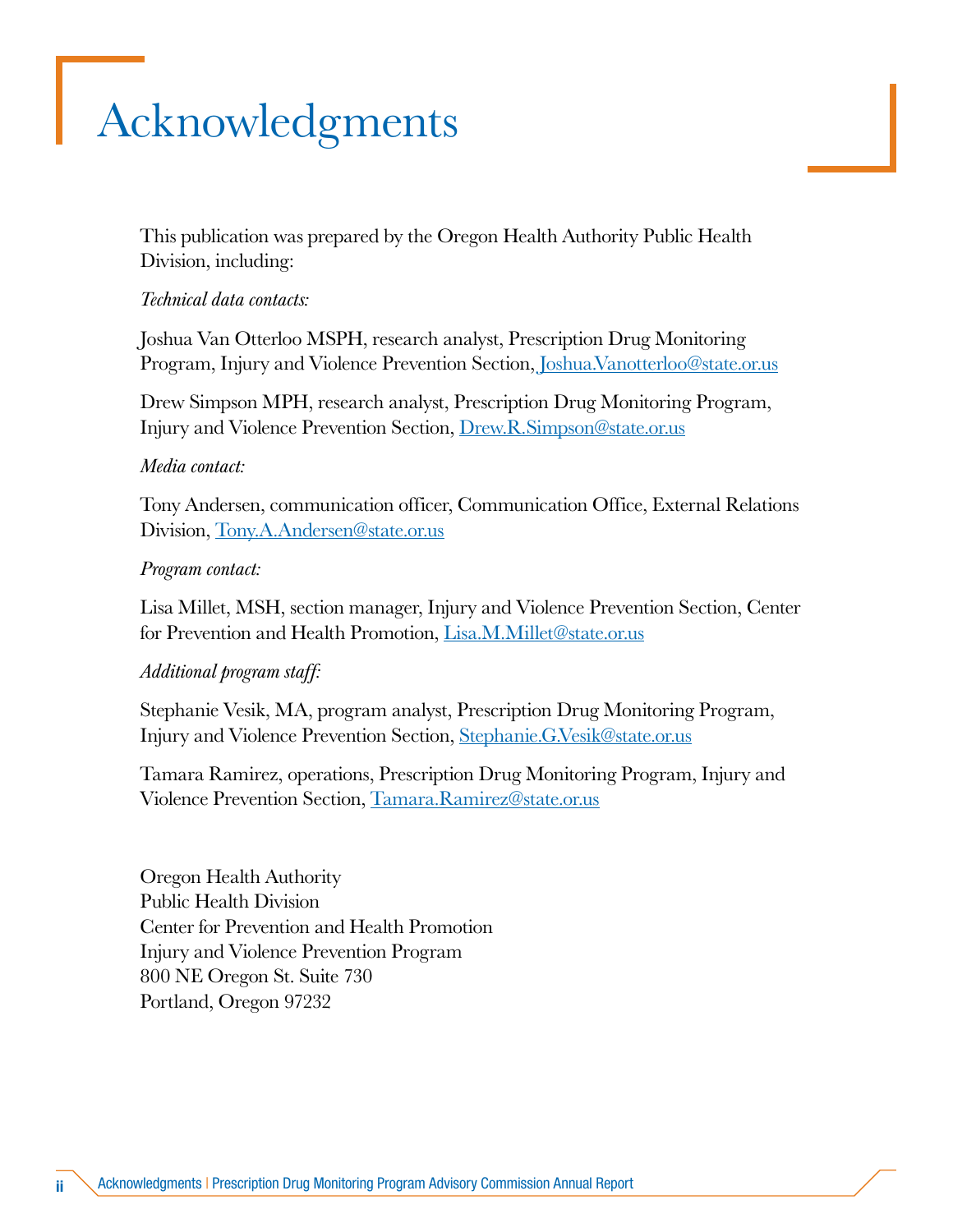## Abbreviations

| <b>PDMP</b>    | Prescription Drug Monitoring Program                                                                               |  |  |  |  |  |
|----------------|--------------------------------------------------------------------------------------------------------------------|--|--|--|--|--|
| BJA            | Bureau of Justice Affairs (bureau of the federal Department of Justice<br>from whom the PDMP receives grant funds) |  |  |  |  |  |
| CCO            | Coordinated care organization                                                                                      |  |  |  |  |  |
| <b>CDC</b>     | Centers for Disease Control and Prevention                                                                         |  |  |  |  |  |
| <b>CNS-PP</b>  | Clinical Nurse Specialist (nurses with prescribing privileges)                                                     |  |  |  |  |  |
| <b>DDS</b>     | Doctor of Dental Surgery (DDS and DMD are the same degrees.)                                                       |  |  |  |  |  |
| <b>DMD</b>     | Doctor of Medicine in Dentistry or Doctor of Dental Medicine<br>(DDS and DMD are the same degrees.)                |  |  |  |  |  |
| <b>DEA</b>     | Drug Enforcement Agency                                                                                            |  |  |  |  |  |
| DO             | Doctor of Osteopathy                                                                                               |  |  |  |  |  |
| <b>EDIE</b>    | <b>Emergency Department Information Exchange</b>                                                                   |  |  |  |  |  |
| HB             | House Bill                                                                                                         |  |  |  |  |  |
| <b>HID</b>     | Health Information Design (the third party vendor hosting the PDMP)                                                |  |  |  |  |  |
| MD             | Medical doctor                                                                                                     |  |  |  |  |  |
| ND             | Naturopathic doctor                                                                                                |  |  |  |  |  |
| N <sub>P</sub> | <b>Nurse Practitioner</b>                                                                                          |  |  |  |  |  |
| <b>OHA</b>     | Oregon Health Authority                                                                                            |  |  |  |  |  |
| <b>OHSU</b>    | Oregon Health & Science University                                                                                 |  |  |  |  |  |
| OSU            | <b>Oregon State University</b>                                                                                     |  |  |  |  |  |
| PA             | Physician Assistant                                                                                                |  |  |  |  |  |
| <b>PfS</b>     | Prevention for States (a grant awarded by the Centers for Disease<br>Control and Prevention)                       |  |  |  |  |  |
| <b>RPh</b>     | Registered Pharmacist                                                                                              |  |  |  |  |  |
| SB             | Senate Bill                                                                                                        |  |  |  |  |  |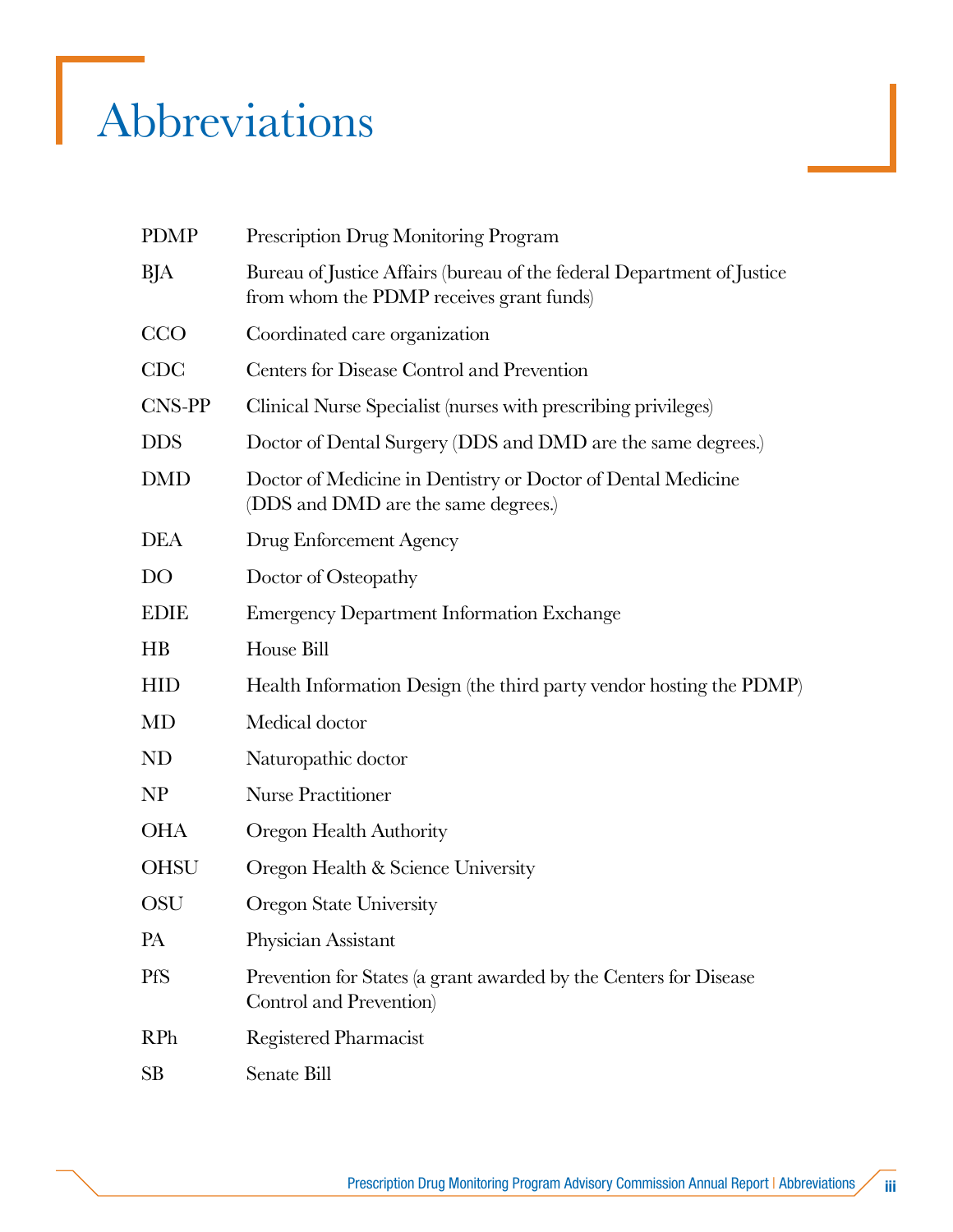# Contents

| $\gg$     |           |  |
|-----------|-----------|--|
| $\gg$     |           |  |
| $\gg$     |           |  |
|           | $\gg$     |  |
|           | $\gg$     |  |
|           | $\gg$     |  |
|           | $\gg$     |  |
|           | $\rangle$ |  |
|           | $\gg$     |  |
|           | $\gg$     |  |
| $\gg$     |           |  |
|           | $\gg$     |  |
|           | $\gg$     |  |
|           | $\gg$     |  |
| $\gg$     |           |  |
| $\gg$     |           |  |
| $\rangle$ |           |  |
| $\gg$     |           |  |

## List of figures

| $\gg$ Figure 1. PDMP system accounts by discipline, Oregon (n=14,914)3 |  |  |  |
|------------------------------------------------------------------------|--|--|--|

### List of tables

|       | $\gg$ Table 1. PDMP system accounts and query statistics by user group, 2016 4 |     |
|-------|--------------------------------------------------------------------------------|-----|
| $\gg$ | Table 2. Percentage of Oregon-licensed controlled substance                    |     |
|       | prescribers with PDMP. Accounts are by most frequent prescribers:              |     |
|       |                                                                                |     |
| $\gg$ | Table 3. Number of PDMP queries by discipline and year:                        |     |
|       |                                                                                | - 5 |
|       | >> Table 4. Number of health care regulatory reports requested by discipline:  |     |
|       |                                                                                |     |
|       |                                                                                |     |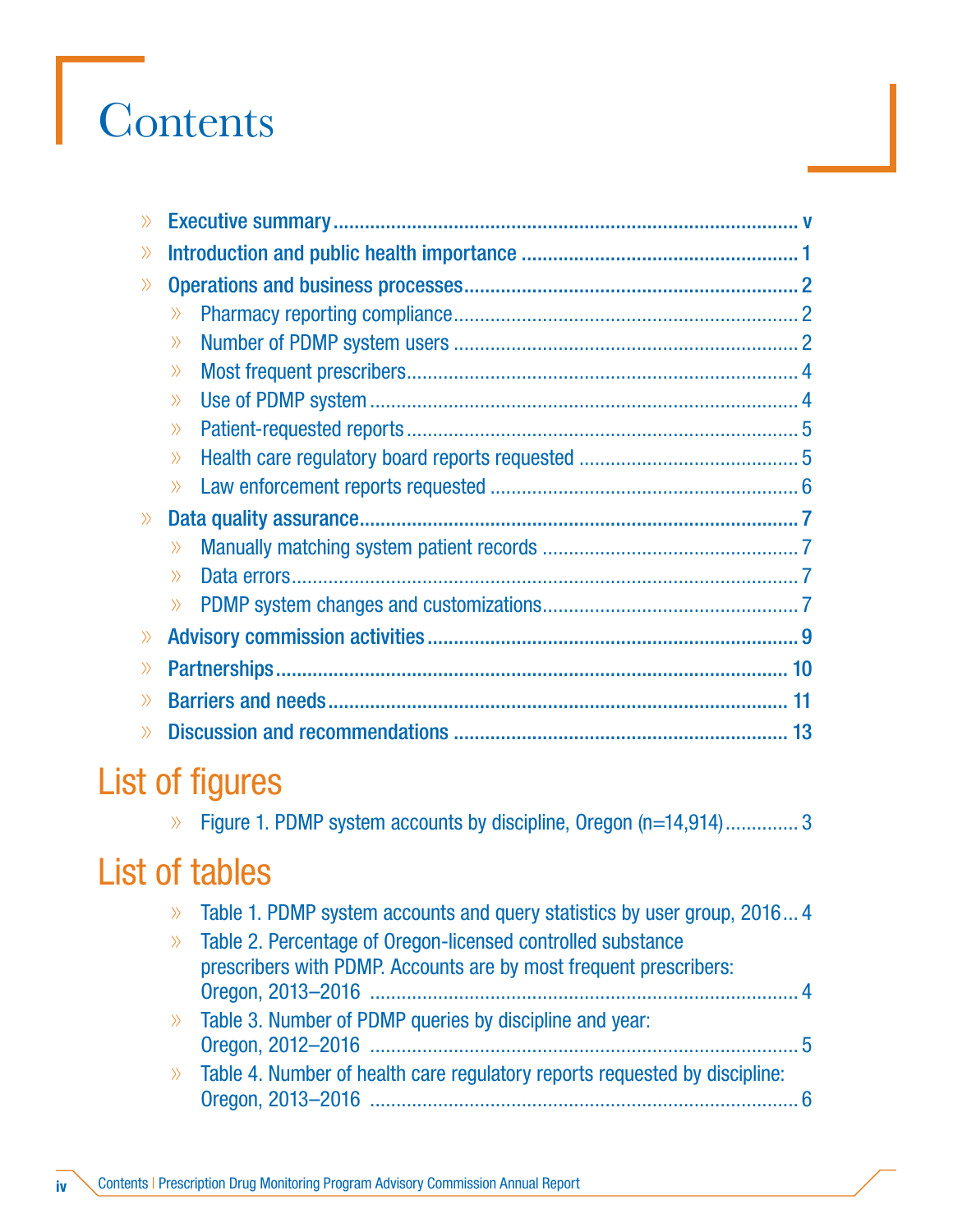## <span id="page-4-0"></span>Executive summary

Oregon statute requires the Oregon Health Authority (OHA) to give an annual report to the Prescription Drug Monitoring Program (PDMP) Advisory Commission. This report contains information on the operation of the program. This includes basic metrics, status on key objectives and evaluation activities.

In 2009, the Oregon Legislature passed Senate Bill 355. This bill directs OHA to develop a PDMP. The program became operational in September 2011. The PDMP is an electronic, web-based data system. The system collects information on Schedule II–IV controlled substances dispensed by Oregon-licensed retail pharmacies. The intent of the PDMP is to help health care providers improve patient care and prevent problems associated with controlled substances.

PDMP system registration and use increased in 2016:

- The number of system accounts increased by 23%, from 12,142 (in 2015) to 14,914 (in 2016).
	- » An increase in delegate accounts was the primary driver behind the increase. Delegates are non-licensed staff who access the PDMP on behalf of prescribers, pharmacists and medical examiners. A 2014 statutory change authorizes staff to act in this manner.
	- » 47% of all Oregon-licensed controlled substance prescribers have a PDMP account. 80% of the most frequent prescribers have a PDMP account. The PDMP prioritizes outreach to the most frequent prescribers. Enrollment among the most frequent providers has increased in each year of operation.
- 9,159 active users made 1,210,460 system queries in 2016. There has been an 8% increase in queries from 2015.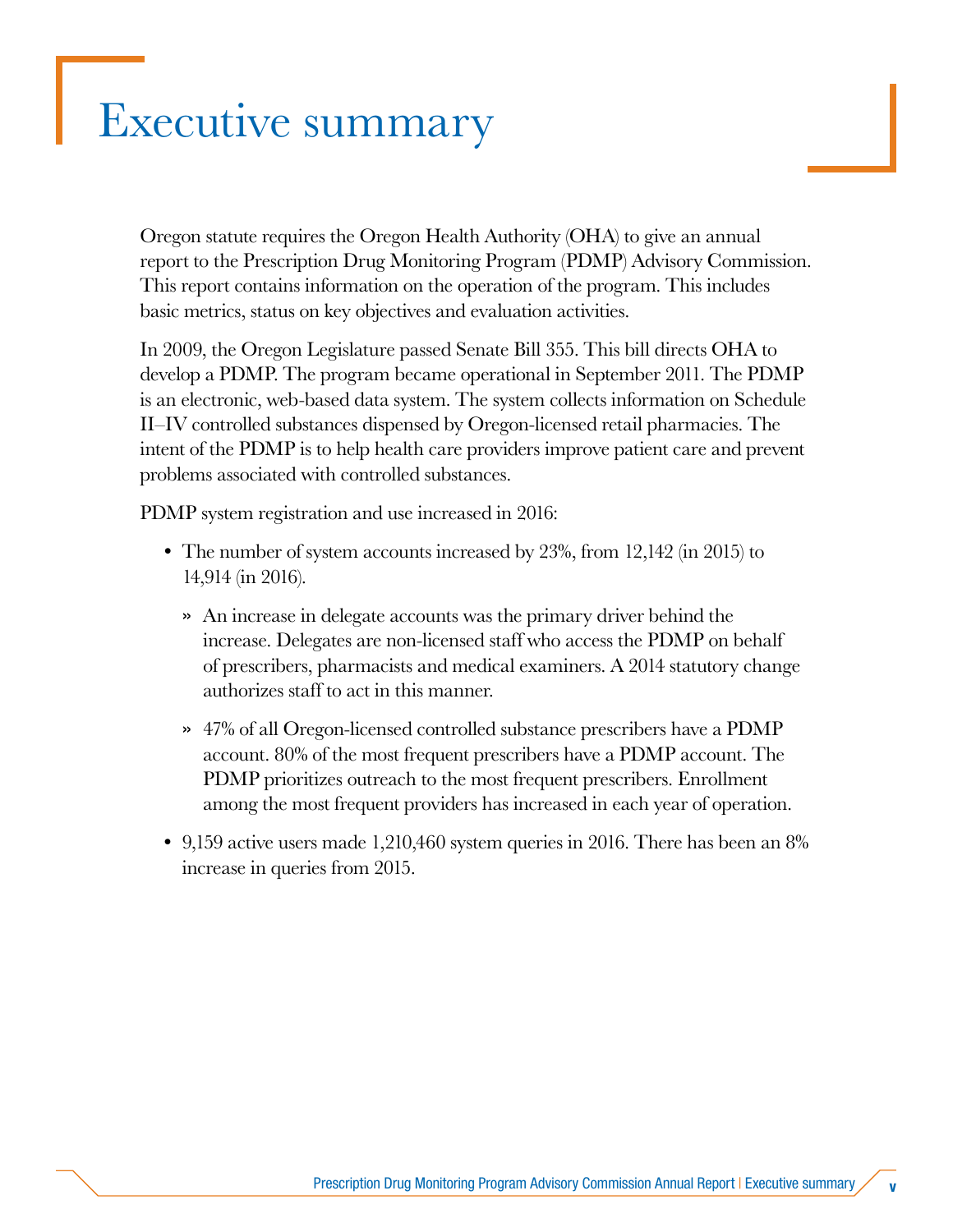As well as regular compliance and quality assurance, the PDMP made several system changes and customizations:

- 100% of mandated pharmacies report data to the PDMP. They had a less than 1% error rate for all data submitted in 2016.
- PDMP staff completed the rule-writing process to implement HB 4124. This allows disclosure through a health information technology system. Staff are working with our vendor, health information technology systems, users and the advisory commission to allow health system connections to the PDMP. The staff is keeping proper privacy and security precautions throughout the process.
- A dashboard allows a prescriber to see a table of all their patients who exceeded prescribing thresholds. It also shows which threshold the patient exceeded.

Reducing the burden of prescription drugs is a priority in the State Health Improvement Plan. The Oregon Prescription Drug Monitoring Program is a critical part of the state's overall strategy.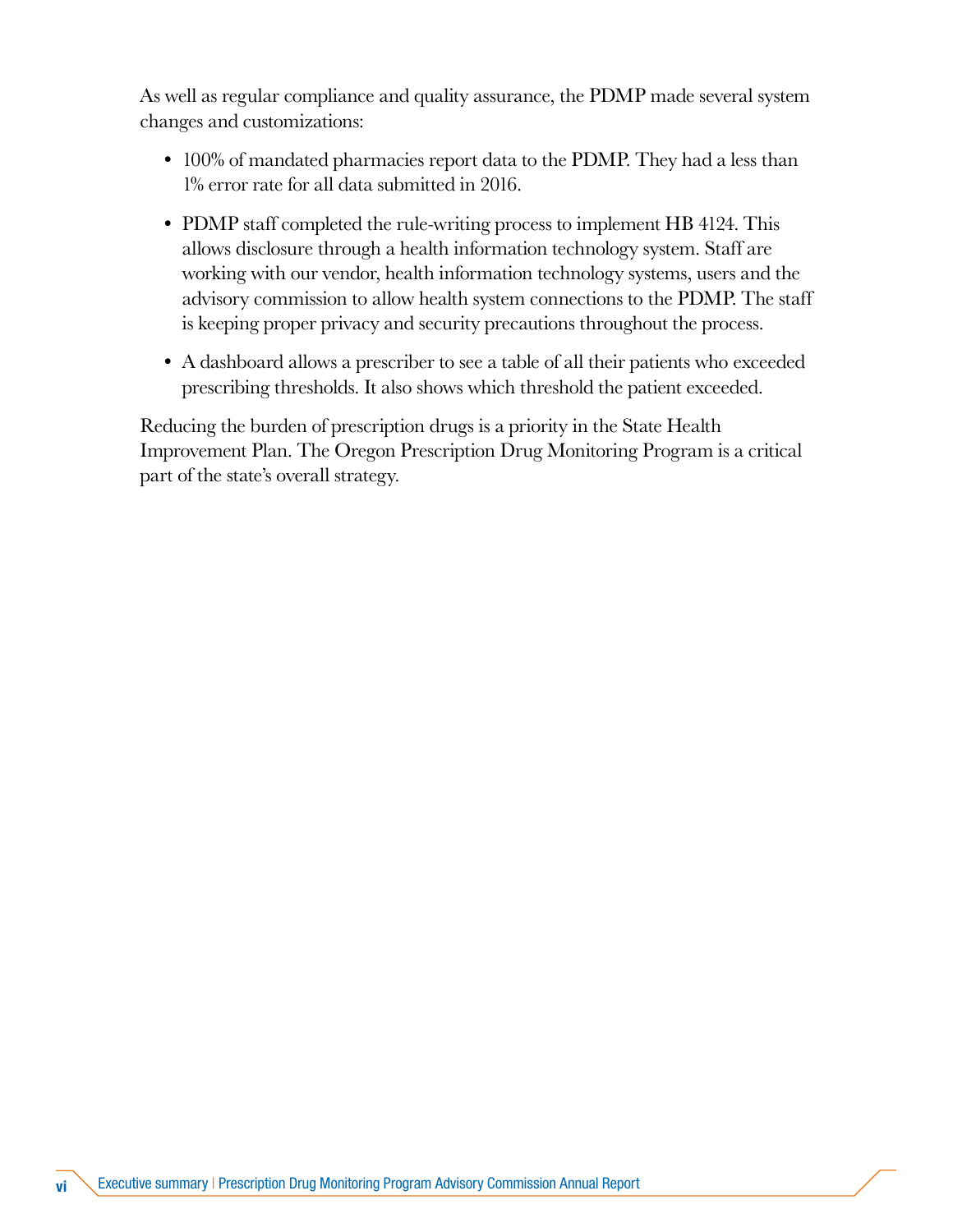## <span id="page-6-0"></span>Introduction and public health importance

The PDMP is an electronic, web-based data system. The system collects information on Schedule II–IV controlled substances dispensed by Oregon-licensed retail pharmacies. System users have anytime access to information about controlled substances dispensed to their patients or customers. The intent of the PDMP is to help health care providers improve patient care and prevent problems associated with controlled substances.

Oregon statute requires the PDMP to give an annual report to the PDMP Advisory Commission. This report contains information on the operation of the program. This includes basic program and system metrics, status on key objectives, and evaluation activities. The goal of this report is to give information to guide the operation of the PDMP. It is also to assess PDMP use and answer questions about the impact of PDMP information on clinical practice and patient outcomes. If possible, this report will help determine what affects the PDMP system might have on community health.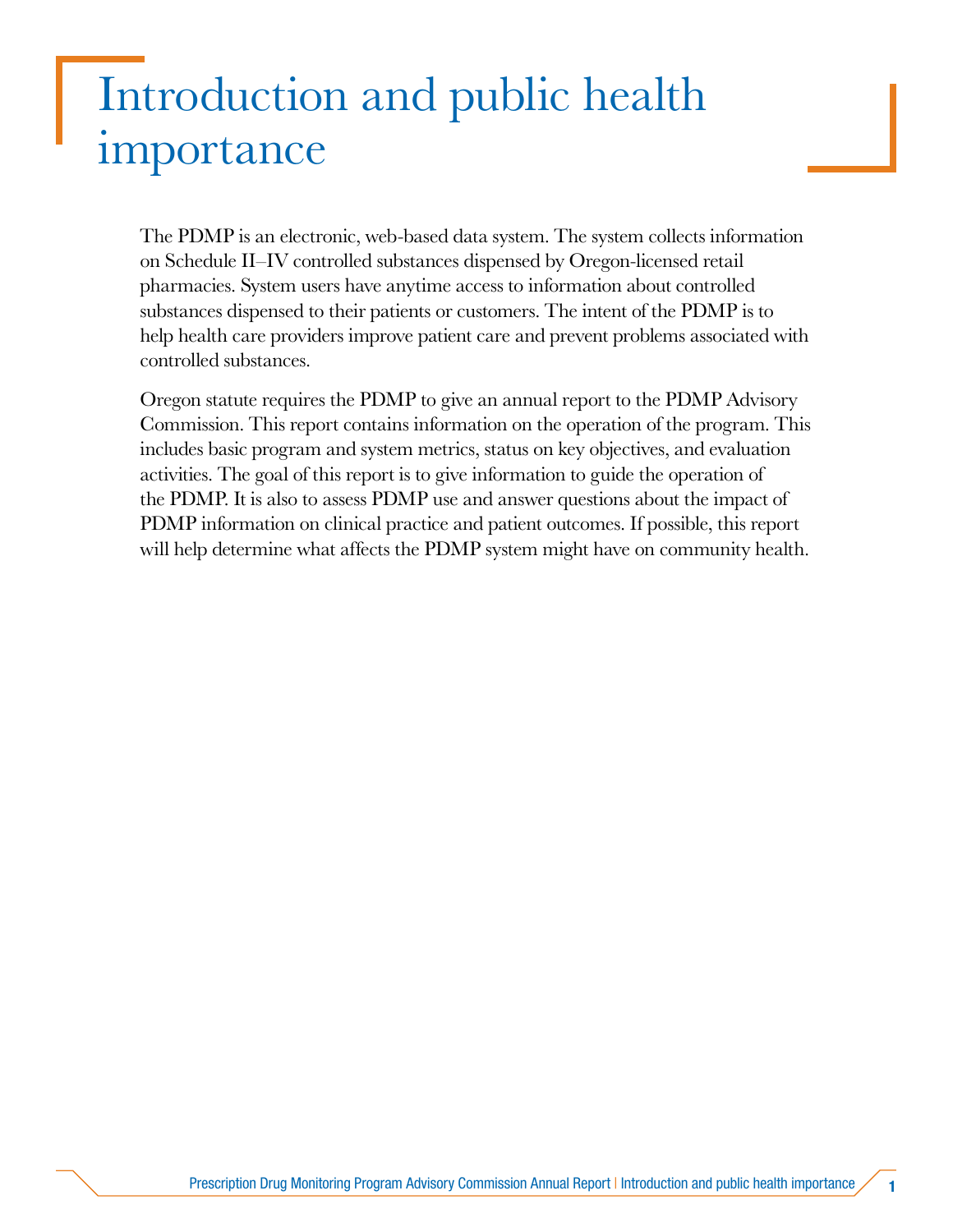## <span id="page-7-0"></span>Operations and business processes

The PDMP completed its fifth full year in 2016. The program monitors metrics to evaluate operations and improve business processes. Quarterly business operation and prescribing trend reports are at [http://www.orpdmp.com/reports/.](http://www.orpdmp.com/reports/)

### Pharmacy reporting compliance

Retail pharmacies with controlled substance licenses issued by the Oregon Board of Pharmacy must report Schedules II–IV controlled substance prescription data within 72 hours after dispensation to the PDMP. New pharmacies continually open and existing pharmacies close. Therefore, management of reporting compliance is ongoing.

In 2016, 100% of the pharmacies required to report controlled substance prescription data submitted data to the PDMP system. Of those pharmacies that reported data, 94% reported within 72 hours of dispensation, as required by law.

### Number of PDMP system users

Those permitted to access the PDMP system for information on their patients or customers include Oregon-licensed health care providers and pharmacists; health care providers licensed in California, Idaho and Washington; and the state medical examiner. Users can delegate PDMP access authority to other health care, pharmacy, or medical examiner staff, as of 2014. Delegated staff are not required to hold a medical license.

In 2016, there were 14,914 PDMP accounts. Doctors, pharmacists and their delegates held 70% of these accounts (Figure 1). 90% of the delegates are delegates for prescribers.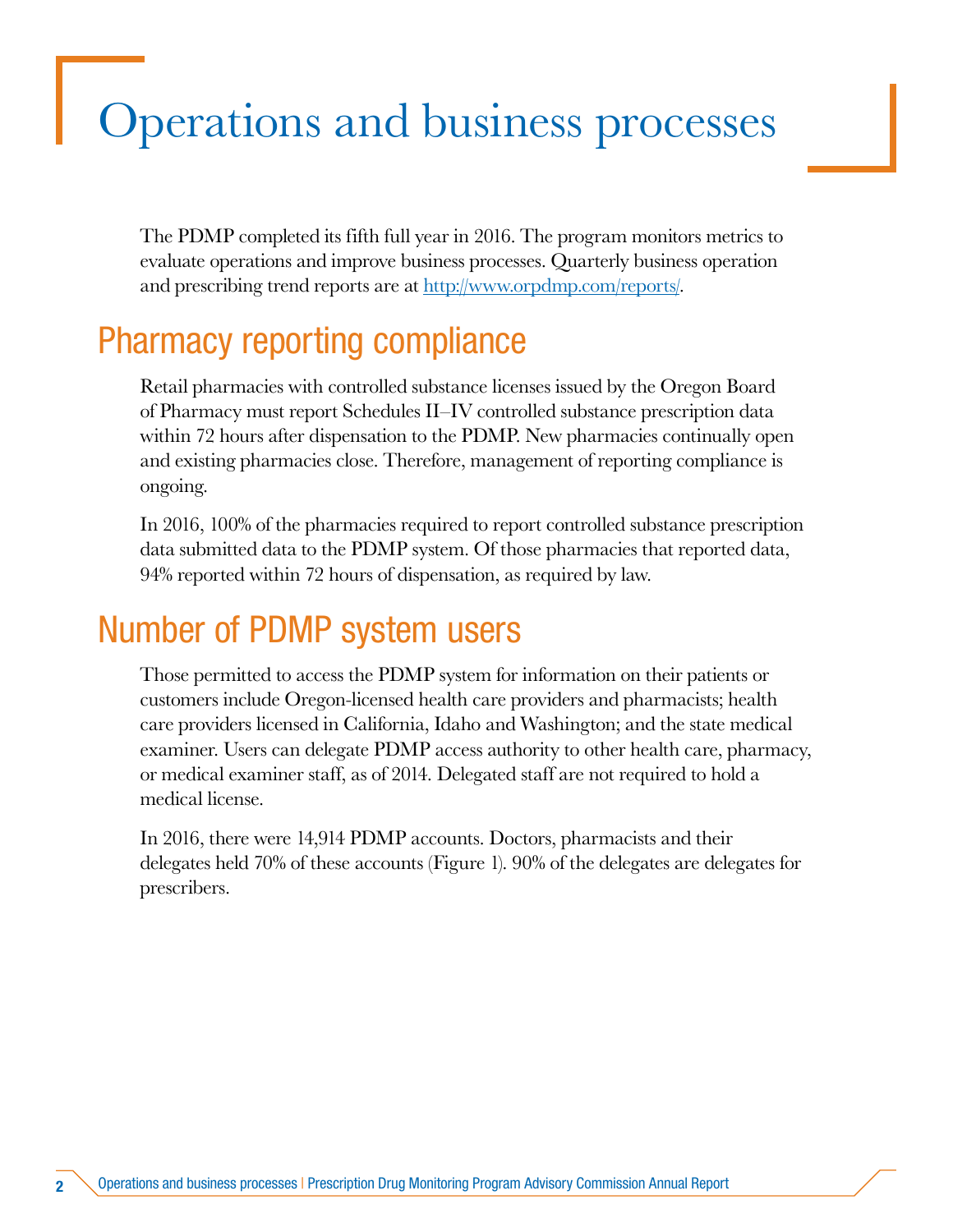

#### <span id="page-8-0"></span>Figure 1. PDMP system accounts by discipline, Oregon (n=14,914)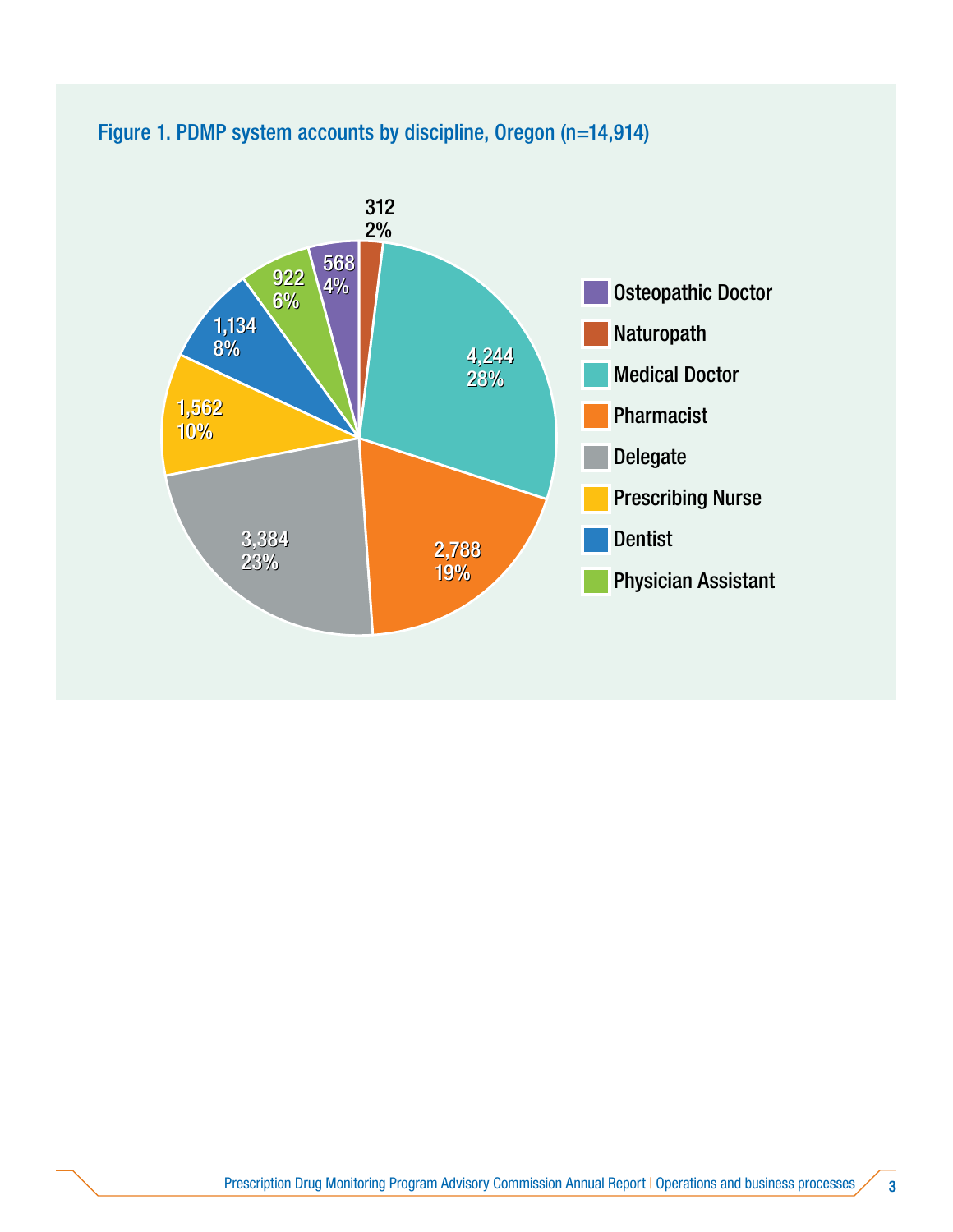<span id="page-9-0"></span>The total number of accounts increased by 23% from 12,142 in 2015 to 14,914 in 2016. The primary driver for this increase was 1,241 new delegate accounts. There was also an increase in medical provider and pharmacist accounts (Table 1).

| <b>License</b>            | <b>Total system</b><br><b>accounts</b> | % change<br>(vs 2015) | <b>Active</b><br><b>users</b> | % change (vs<br>2015) | <b>Average queries</b><br>per user |
|---------------------------|----------------------------------------|-----------------------|-------------------------------|-----------------------|------------------------------------|
| MD/PA/DO                  | 4,244                                  | 11.0%                 | 3,777                         | 8.3%                  | 81.1                               |
| <b>Pharmacists</b>        | 2,788                                  | 13.2%                 | 2,633                         | 6.5%                  | 188.4                              |
| <b>Delegates</b>          | 3,384                                  | 57.9%                 | 749                           | 49.8%                 | 403.0                              |
| <b>Prescribing Nurses</b> | 1,562                                  | 14.4%                 | 1,172                         | 10.9%                 | 73.4                               |
| <b>Dentists</b>           | 1,134                                  | 42.8%                 | 614                           | 45.5%                 | 22.8                               |
| <b>Naturopaths</b>        | 312                                    | 56.8%                 | 214                           | 67.2%                 | 28.6                               |

#### Table 1. PDMP system accounts and query statistics by user group, 2016

Health care providers practicing in states bordering Oregon (California, Idaho and Washington) accounted for 2.8% (n=421) of the total number of PDMP accounts. There were 329 accounts for Washington providers, 63 for Idaho providers and 29 for California providers.

### Most frequent prescribers

PDMP staff prioritizes outreach to the most frequent prescribers. In 2016, 4,000 health care providers prescribed 78% of the controlled substance prescription records in the PDMP. While less than half of all Oregon licensed prescribers have enrolled in the PDMP, 74% of the most frequently prescribing 4,000 health care providers are enrolled (Table 2).

#### Table 2. Percentage of Oregon-licensed controlled substance prescribers with PDMP. Accounts are by most frequent prescribers: Oregon, 2013–2016

| <b>Prescribers</b>  | 2013 | 2014 | 2015 | 2016 |
|---------------------|------|------|------|------|
| 2,000 most frequent | 66%  | 74%  | 80%  | 80%  |
| 4,000 most frequent | 58%  | 66%  | 72%  | 74%  |
| All Oregon-licensed | 37%  | 42%  | 48%  | 47%  |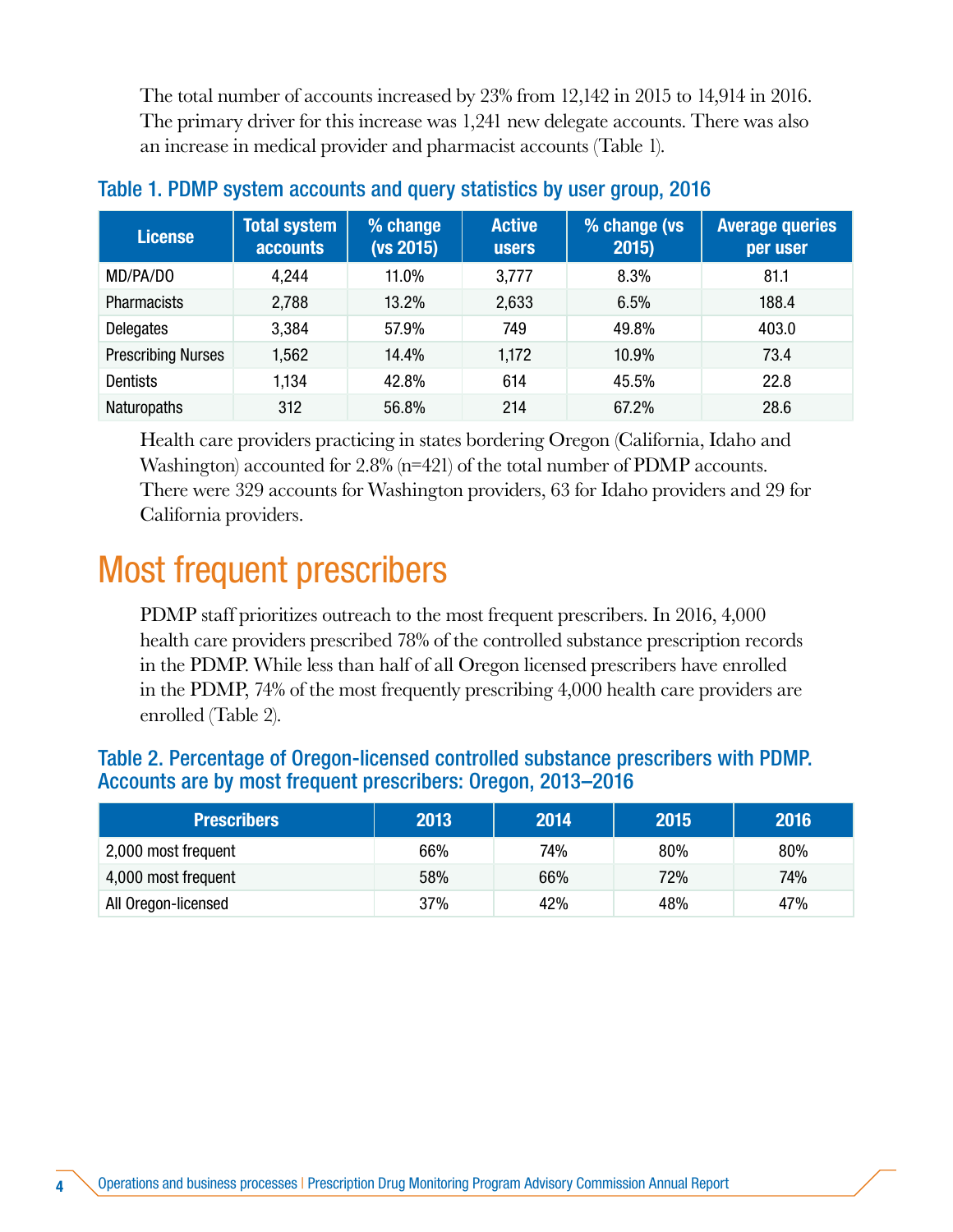### <span id="page-10-0"></span>Use of PDMP system

State statute does not require health care providers and pharmacists to use the PDMP. System use is voluntary. As of 2014, statute changes allow delegated staff to access PDMP information on behalf of prescribers, pharmacists and the medical examiner.

| <b>License</b>            | 2012    | 2013    | 2014    | 2015      | 2016      |
|---------------------------|---------|---------|---------|-----------|-----------|
| MD/PA/DO                  | 212,366 | 279,937 | 259,162 | 269,875   | 299,491   |
| <b>Pharmacists</b>        | 21,865  | 265,057 | 364,873 | 482,155   | 501,387   |
| <b>Delegates</b>          | $N/A^*$ | $N/A^*$ | 63,388  | 177,215   | 309,463   |
| <b>Prescribing Nurses</b> | 48,731  | 67,668  | 80,975  | 85,636    | 80,243    |
| <b>Dentists</b>           | 4,181   | 6,243   | 7,949   | 8,617     | 13,780    |
| <b>Naturopaths</b>        | 1,308   | 2,651   | 4,624   | 4,190     | 6,076     |
| <b>Optometrists</b>       | 0       | 0       | 0       | 0         | 8         |
| <b>TOTAL</b>              | 281,655 | 621,570 | 810,996 | 1,116,186 | 1,210,460 |

#### Table 3. Number of PDMP queries by discipline and year: Oregon, 2012–2016

\* Delegates allowed PDMP access beginning in 2014

The total number of patient queries by health care providers and pharmacists increased by 8% from 2015 to 2016. Much of this increase is due to more delegate use (Table 3).

### Patient-requested reports

Patients may ask for a copy of their PDMP information. This includes a list of prescriptions dispensed and of system users who accessed their PDMP information. Patients may also ask for their PDMP information to go to a third party, such as a behavioral health care provider or an attorney. Patient record requests must be fulfilled within 10 business days. All patient requests in 2016 met this timeframe.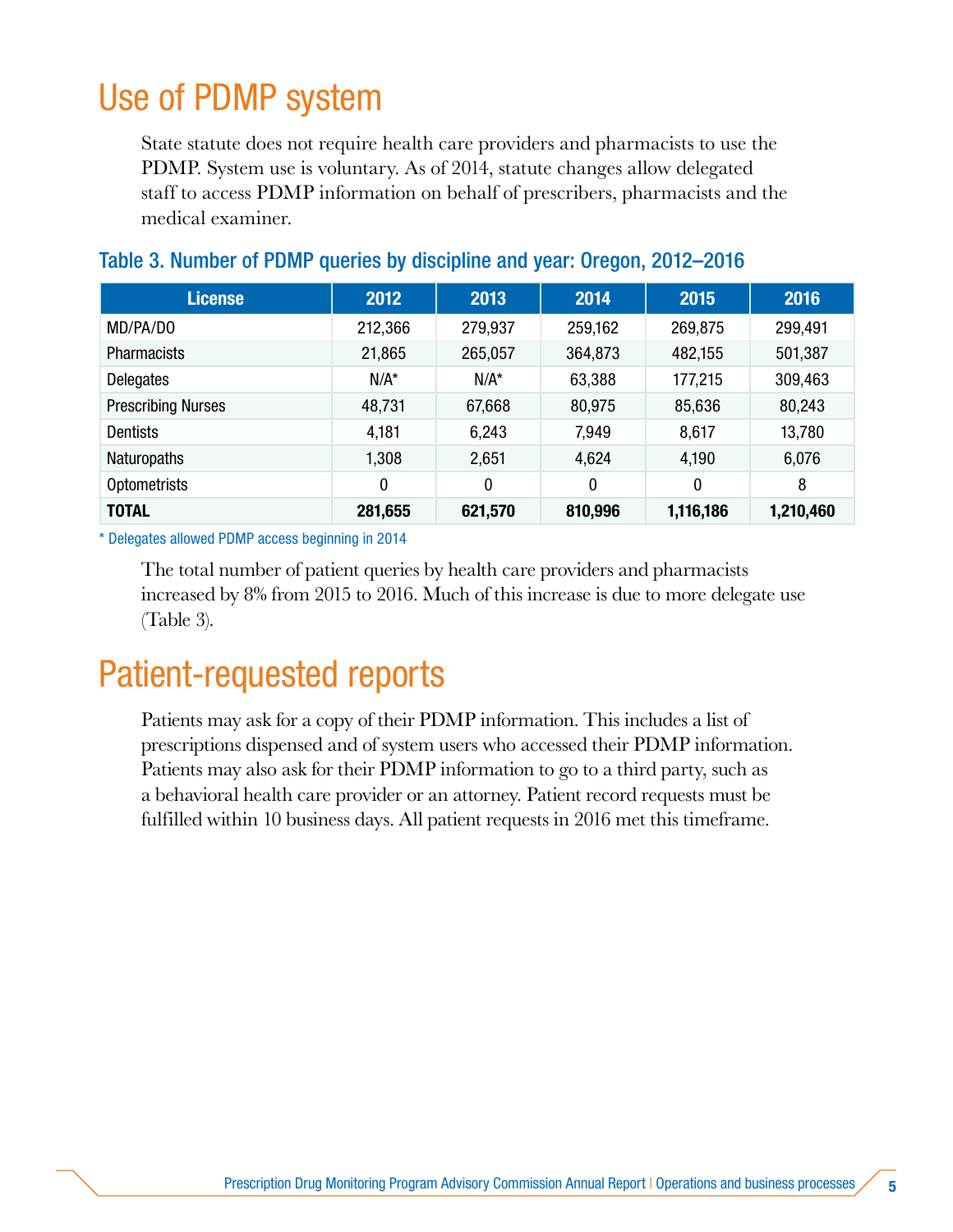## <span id="page-11-0"></span>Health care regulatory board reports requested

Health care regulatory boards may ask for PDMP information for an active investigation. This can relate to licensure, renewal or disciplinary action involving an applicant, licensee or registrant.

The total number of requests for PDMP information made by health care regulatory boards decreased by 7% from 2015 to 2016 (Table 4).

#### Table 4. Number of health care regulatory reports requested by discipline: Oregon, 2013–2016

| <b>Licensing Board</b>                | 2013 | 2014 | 2015           | 2016 | % Change<br>2015-2016 |
|---------------------------------------|------|------|----------------|------|-----------------------|
| <b>Medical Board</b>                  | 175  | 144  | 176            | 121  | $-30%$                |
| <b>Board of Naturopathic Medicine</b> | 65   | 47   | 40             | 51   | $+28%$                |
| <b>Board of Nursing</b>               | 51   | 41   | 105            | 102  | $-3%$                 |
| <b>Board of Pharmacy</b>              | 5    | 0    | $\overline{2}$ | 2    | 0%                    |
| <b>Board of Dentistry</b>             |      |      | 3              | 6    | $+100%$               |
| <b>TOTAL</b>                          | 300  | 255  | 328            | 306  | $-7%$                 |

### Law enforcement reports requested

In an authorized drug-related investigation on an individual or prescriber, federal, state or local law enforcement agencies may request PDMP information. A valid court order based on probable cause is required. The program forwards all law enforcement requests for PDMP information to the Department of Justice for review.

There were no completed law enforcement requests in 2016.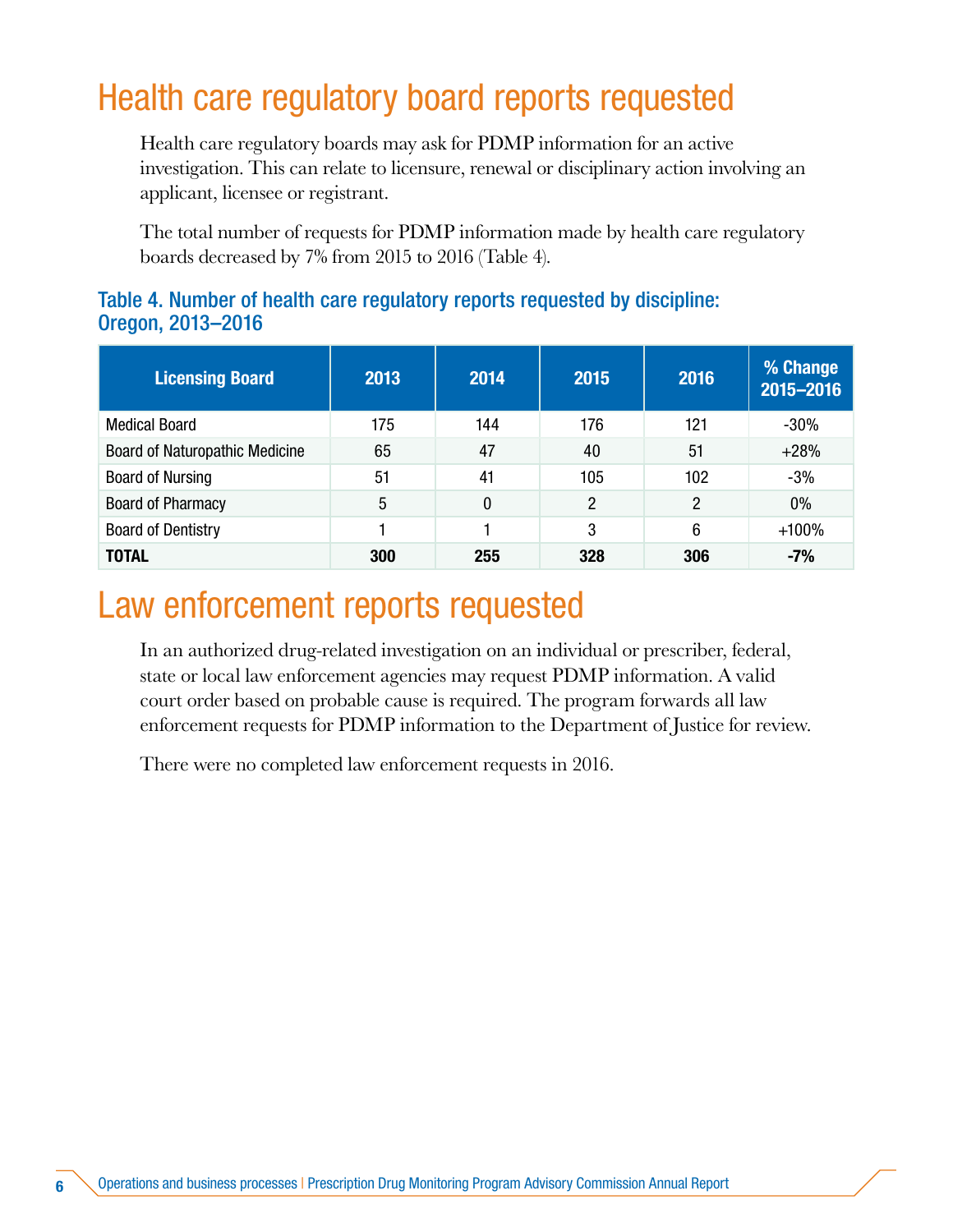## <span id="page-12-0"></span>Data quality assurance

### Manually matching system patient records

Accuracy in matching prescriptions to the correct patient record is essential. This is especially true for clinicians monitoring patients at risk for adverse health events due to their use or misuse of prescription drugs. PDMP staff manually match records within the system in cases where the system cannot make a determination.

### Data errors

Pharmacies are required to report data to the PDMP within 72 hours. Our software vendor Health Information Designs (HID) runs a weekly compliance report. The program reviews the report for frequency of errors by type and pharmacy. The most common pharmacy error is an incomplete report.

Each pharmacy with data errors is granted time to make corrections. Many resubmit with corrections. In 2016, the PDMP worked with reporting pharmacies to improve responses to rejection reports. The program provided support and education on the need for data accuracy to start at the pharmacy. Mistyped or skipped-over manual entering likely caused the most common pharmacy data errors. Examples are unknown DEA numbers or invalid ZIP code. Pharmacies had a less than 1% rate of errors for all data submitted in 2016.

### PDMP system changes and customizations

The Oregon Legislature passed House Bill 4124 in 2016 to amend the PDMP legislation. The bill allows disclosure of PDMP data to a practitioner, pharmacist or delegate through a health information technology system. PDMP staff completed the rule-writing process to implement this bill. Staff are working with HID, health information technology systems, users, and the advisory commission to allow this type of connection to the PDMP while keeping proper privacy and security precautions.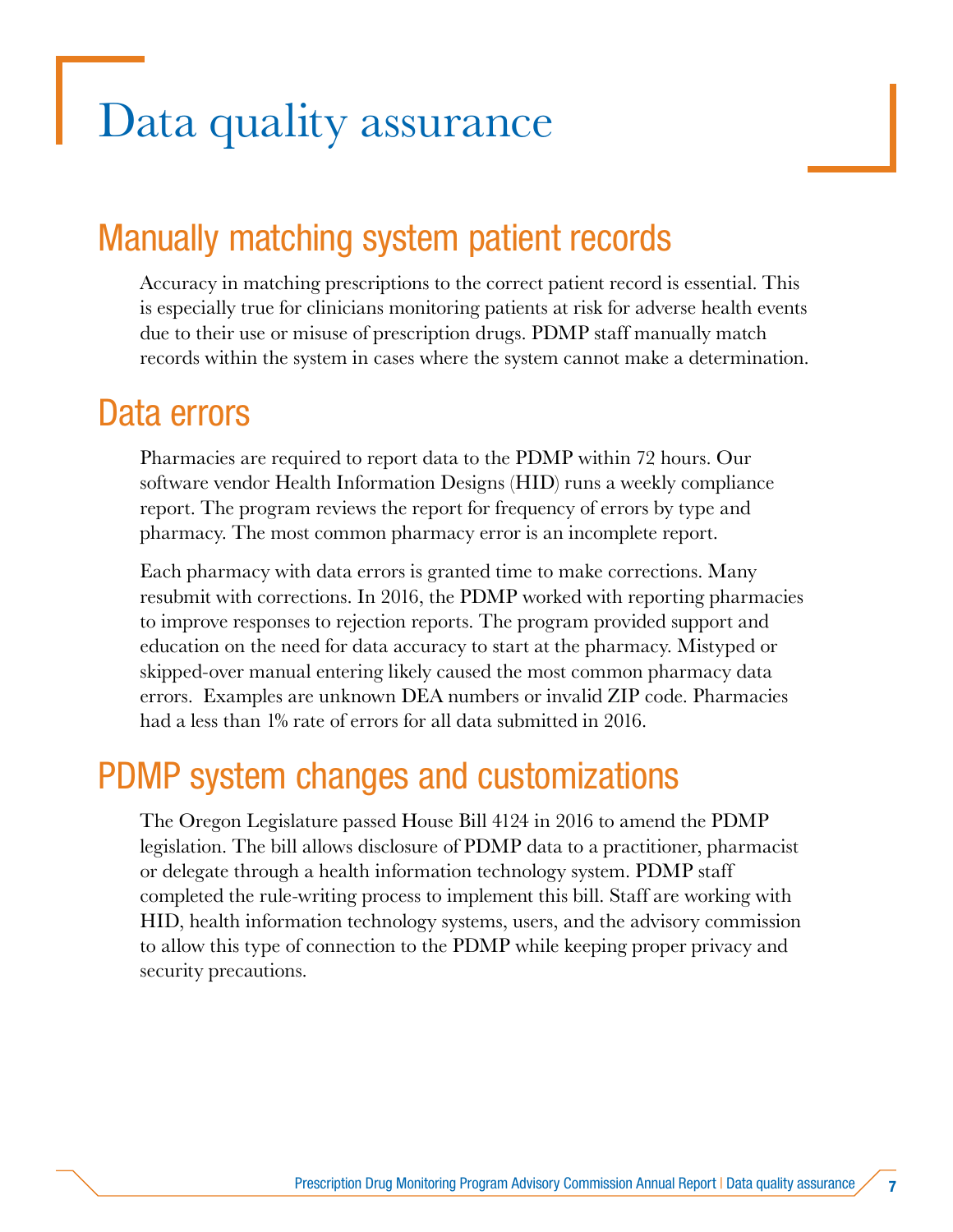PDMP has worked with the Southern Oregon Pain Guidance group to implement a prescriber dashboard. On this dashboard, a prescriber can see a table of all their patients who exceeded prescribing thresholds and the threshold exceeded.

PDMP staff have created three training modules. The modules are available at [http://www.orpdmp.com/training.html.](http://www.orpdmp.com/training.html) Modules cover registering for an account, creating and reading a patient account, and troubleshooting common problems using the PDMP.

PDMP staff have participated in the launch of the OHA Opioid Initiative. Staff also contributed to the Oregon prescribing and drug overdose data dashboard. The data dashboard updates regularly and displays prescribing and drug overdose statistics online. The dashboard is available at [http://public.health.oregon.gov/](http://public.health.oregon.gov/PreventionWellness/SubstanceUse/Opioids/Pages/data.aspx) [PreventionWellness/SubstanceUse/Opioids/Pages/data.aspx.](http://public.health.oregon.gov/PreventionWellness/SubstanceUse/Opioids/Pages/data.aspx)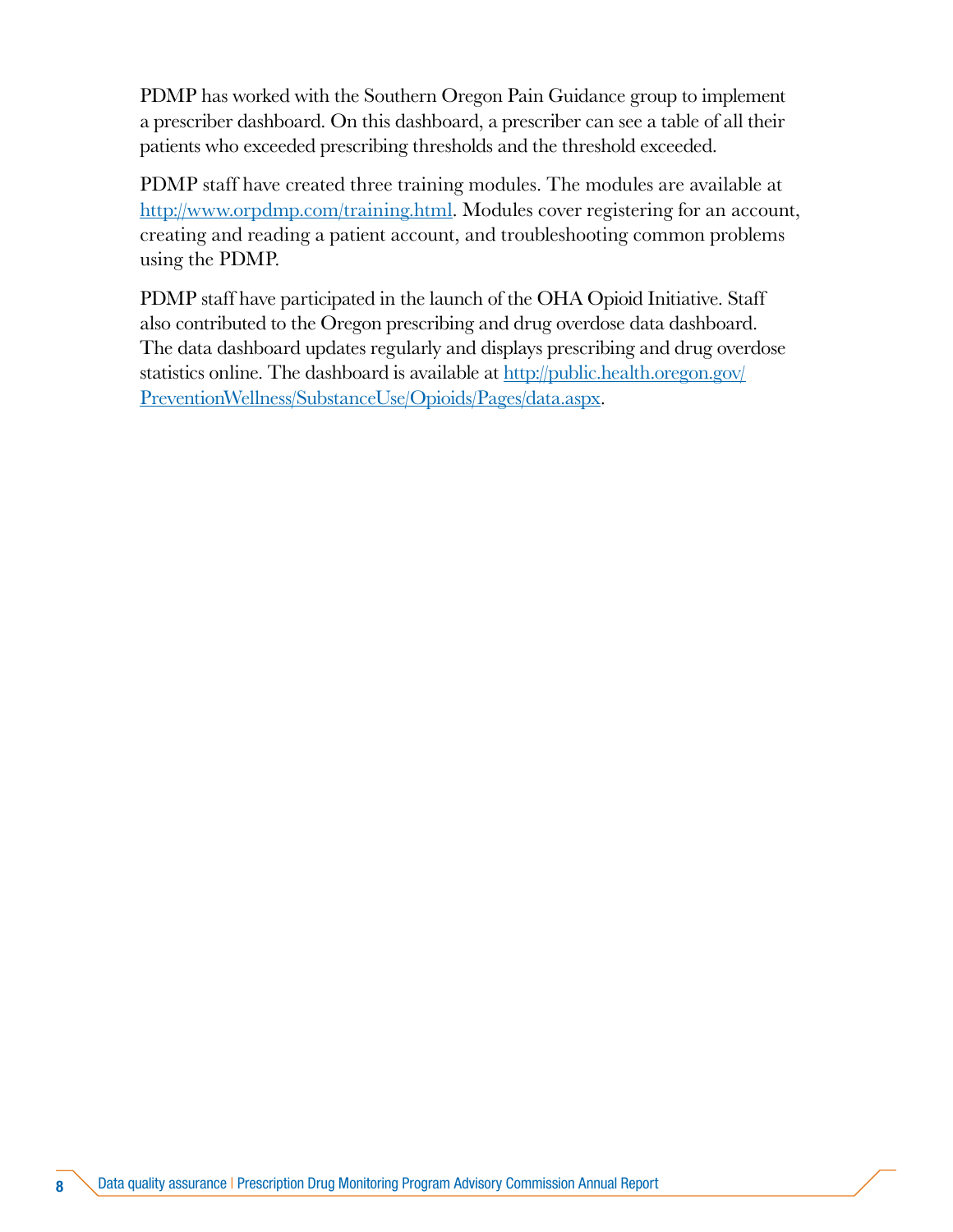## <span id="page-14-0"></span>Advisory commission activities

The Prescription Drug Monitoring Program Advisory Commission (PDMP-AC) has statutory responsibility to:

- 1. Study issues related to the PDMP.
- 2. Review the program's annual report.
- 3. Make recommendations to OHA on program operation.
- 4. Develop criteria to evaluate program data.

The Advisory Commission named Chris Apgar, member at large, the PDMP Advisory Commission chair in the August 2016 meeting.

House Bill 4124 permits the integration of PDMP data, including the Emergency Department Information Exchange (EDIE), into health information technologies. PDMP staff and advisory commission members completed the rule-writing process to implement this bill. Staff are working with HID, health information technology systems, users, and the advisory commission to allow this type of connection to the PDMP while keeping proper privacy and security precautions.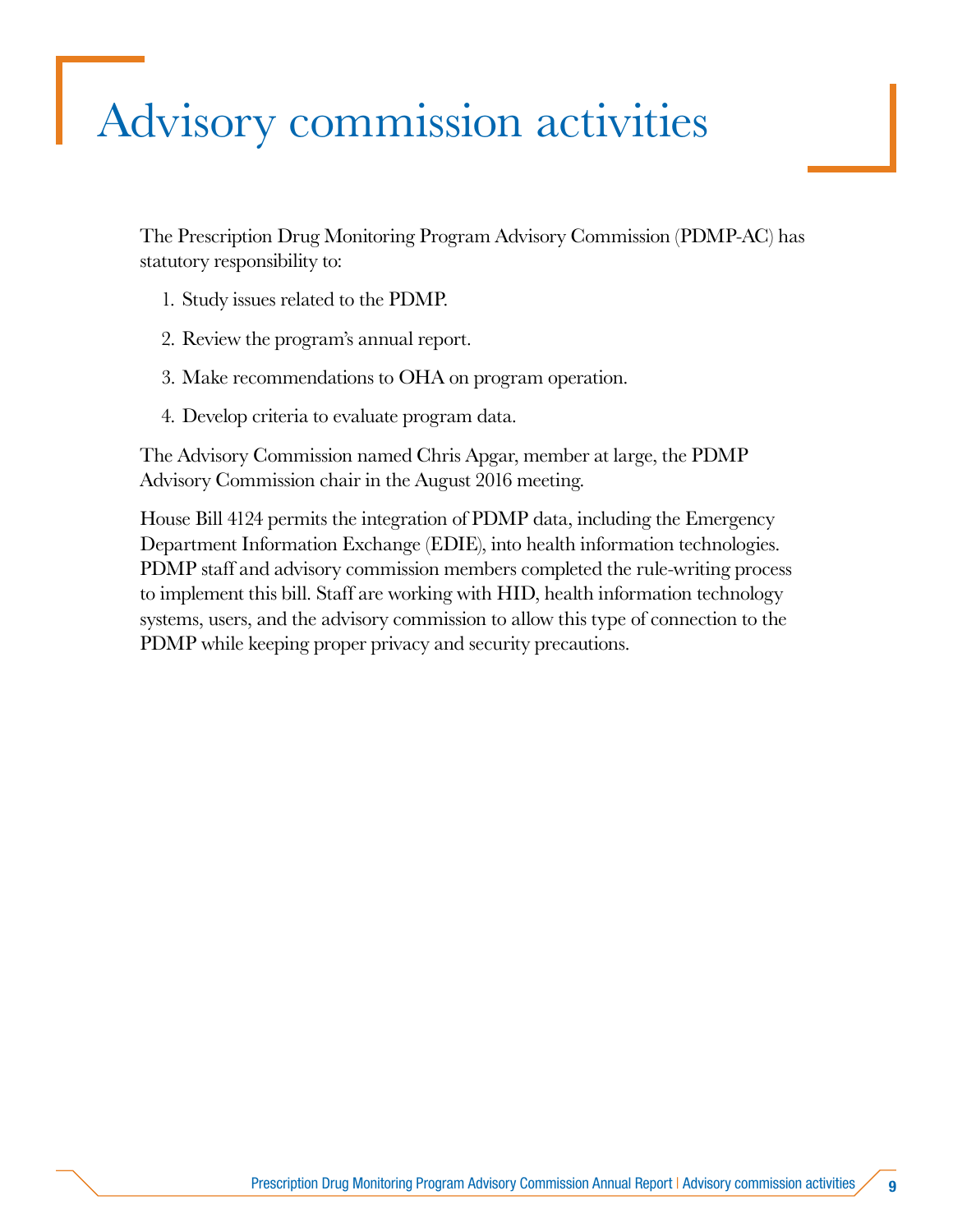## <span id="page-15-0"></span>Partnerships

The PDMP partners with others to leverage PDMP data to improve the health of Oregonians.

PDMP staff give presentations, provide technical assistance and register providers. They also provide aggregated PDMP prescribing data to community organizations. These organizations promote PDMP use, assist in the implementation of prescribing guidelines, and educate prescribers and the public. They also promote non-opioid pain management strategies, and improve access to addiction treatment services.

The program also partners with governmental agencies, both inside and outside of OHA. PDMP staff have collaborated with counties, coordinated care organizations (CCOs), the Oregon Prescribing Guidelines Taskforce, and relevant OHA internal workgroups. Staff provides subject matter expertise, PDMP technical assistance and PDMP prescribing data.

The PDMP supports many grant-based programs in OHA and the community. PDMP staff support grants within the Injury and Violence Prevention Section of the Public Health Division. This includes the Centers for Disease Control's National Center for Injury Prevention and Control (CDC) prevention for states (PfS) and PfS supplement grant. The Harold Rodgers PDMP grant administered to the PDMP through the Department of Justice, Bureau of Justice Assistance ended in 2016.

Finally, the PDMP supports health research by providing de-identified data to researchers. Researchers have come from a variety of locations and backgrounds. These include Oregon Health & Science University, Oregon State University School of Pharmacy, research hospitals, counties, CCOs, schools of public health and other university-based researchers. An article titled "Association Between Initial Opioid Prescribing Patterns and Subsequent Long-Term Use Among Opioid-Naïve Patients: A Statewide Retrospective Cohort Study" was published in the Journal of General Internal Medicine using Oregon PDMP data.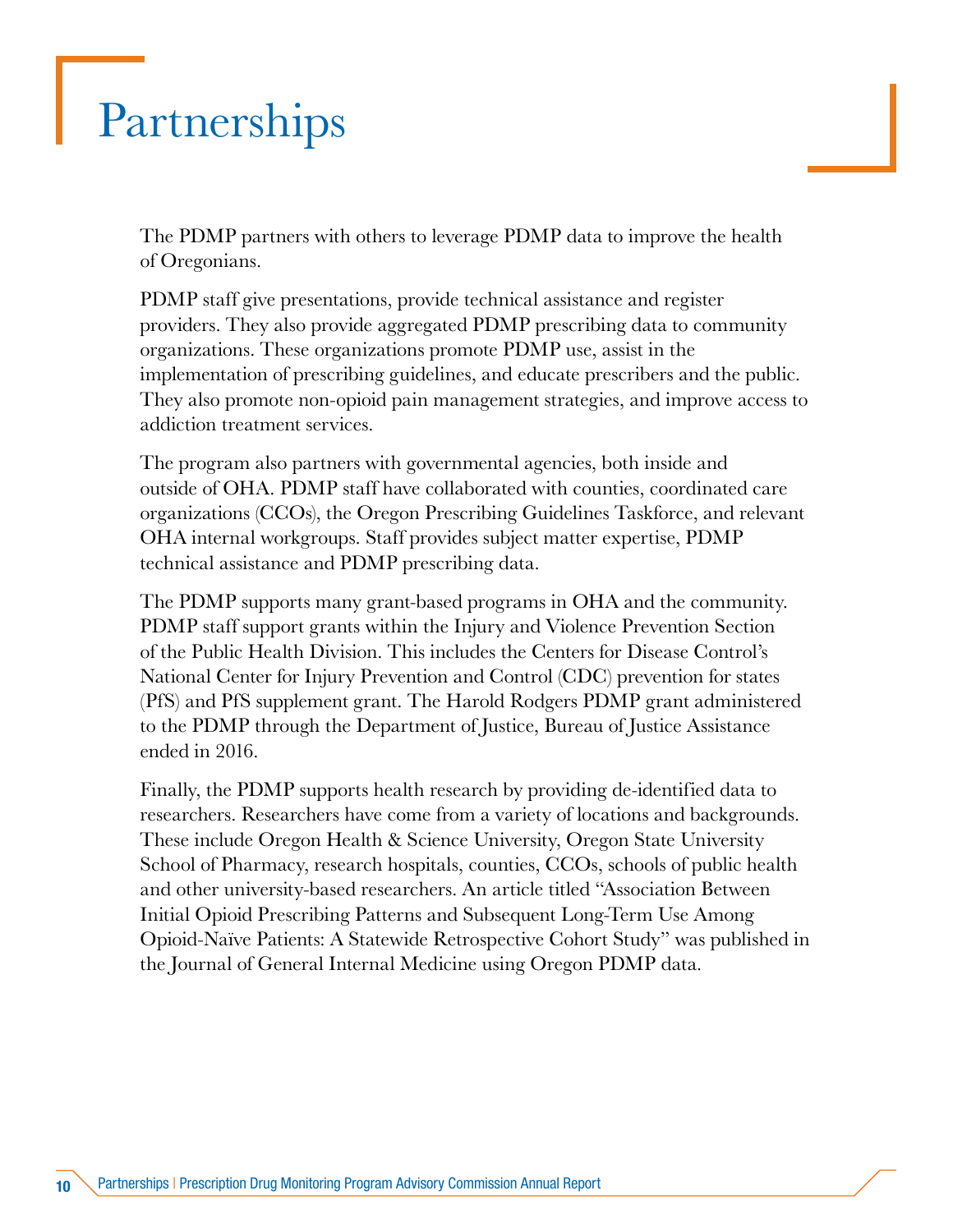## <span id="page-16-0"></span>Barriers and needs

System registration and use have increased. Yet, registration and use is not universal. Program evaluation data shows prescribers want PDMP data to fit seamlessly into the clinical practice workflow. HB 4124 initiated technology customization, which has the potential to have a large impact. It will be a large upfront investment for both the program and its users.

In the context of increased visibility from a national prescription drug overdose epidemic and strains put on the system when it is used outside of its original use case, the program needs additional resources.

#### Issues on the horizon

- In December 2016, another vendor, Appriss, bought Oregon's PDMP vendor Health Information Designs (HID). PDMP staff are working to make the transition to the new platform as seamless as possible. The planned transition to the new system is for late 2017.
- PDMP integration/HB 4124 implementation As noted above, users want PDMP to fit better within the clinical practice workflow. This technology has the potential to have a large impact. It will be a large upfront investment for both the program and its users and must conform to data security and privacy standards.
- Interstate data sharing Users continue to express the desire to have access to PDMP information from other states. HB 2518 allows for this, if passed in 2017. It may then be available using the technology used for PDMP integration after developing agreements with other states.
- Expanded access Medical providers and health systems have expressed interest in expanding PDMP access or permission levels to other provider types. Examples of other user types include substance abuse/mental health caseworkers, medical directors of clinics, local health officers, and medical directors of health plans.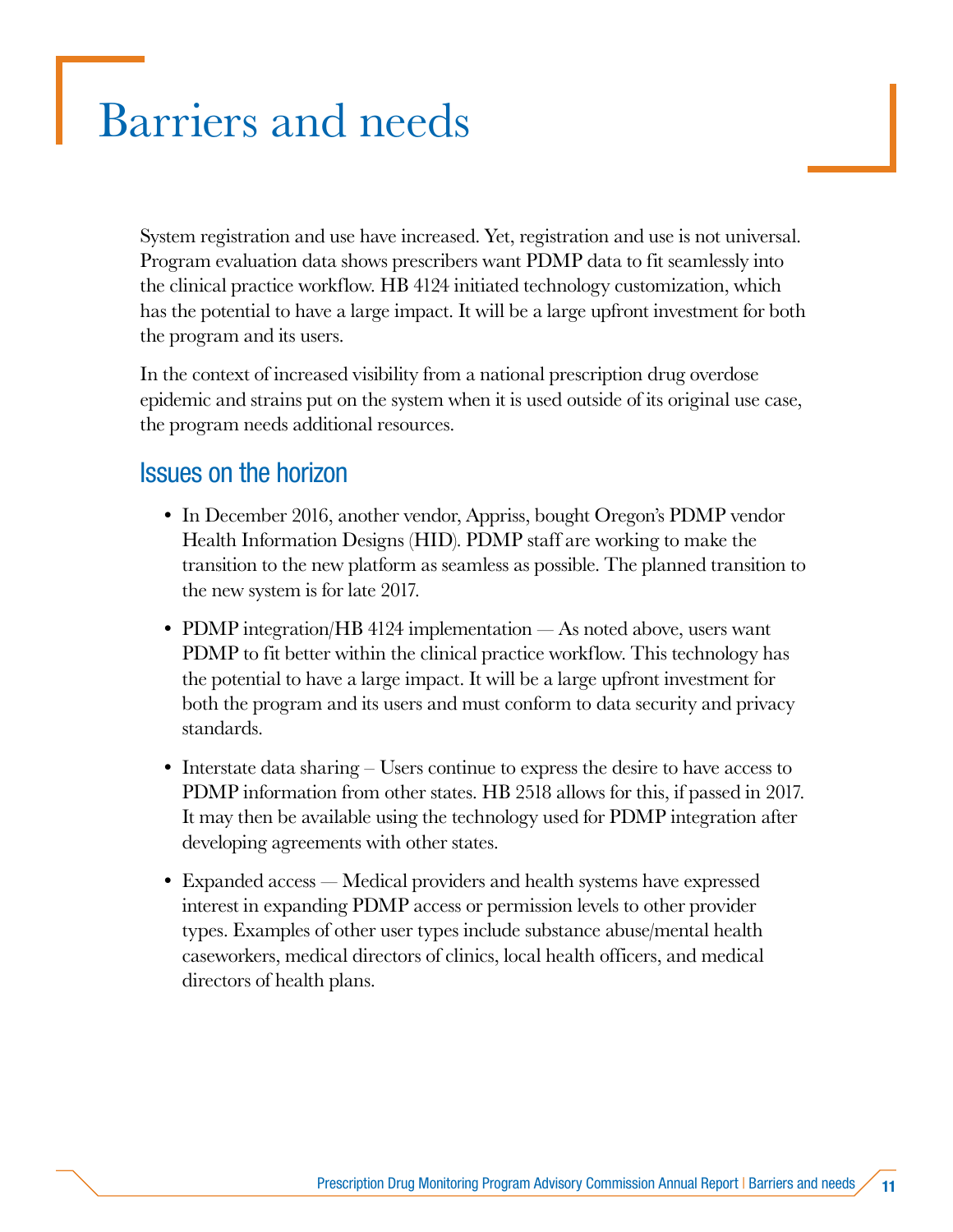- Real-time reporting Federal agencies continue to offer grant funds to state PDMPs to encourage "real-time" reporting by pharmacies (i.e., close to point-of sale-reporting of data). Despite data being reported in near real time, it will not reach users in real time. This is due to backend processes such as batching, transfers between multiple software vendors, error checking, correction and resubmission. The costs and utility of real-time reporting are yet to be determined.
- U.S. DEA lawsuit The PDMP filed a lawsuit in 2012 against the U.S. Drug Enforcement Administration (DEA). The program wants to find out its rights and obligations in complying with administrative subpoenas to produce PDMP information. State law requires law enforcement requests be accompanied by a court order based upon probable cause; a subpoena is not sufficient. The Ninth Circuit heard oral arguments in November 2016 and the Oregon Department of Justice expects an opinion in 2017.
- Ongoing opioid epidemic and continued high visibility of the PDMP Seen as a key tool to curb the opioid epidemic, PDMPs are often one of the few tools available to local and state leadership. New demands on the system are often outside of the scope of the original use case. These demands require expensive and/or time intensive changes that stretch the resources of the program.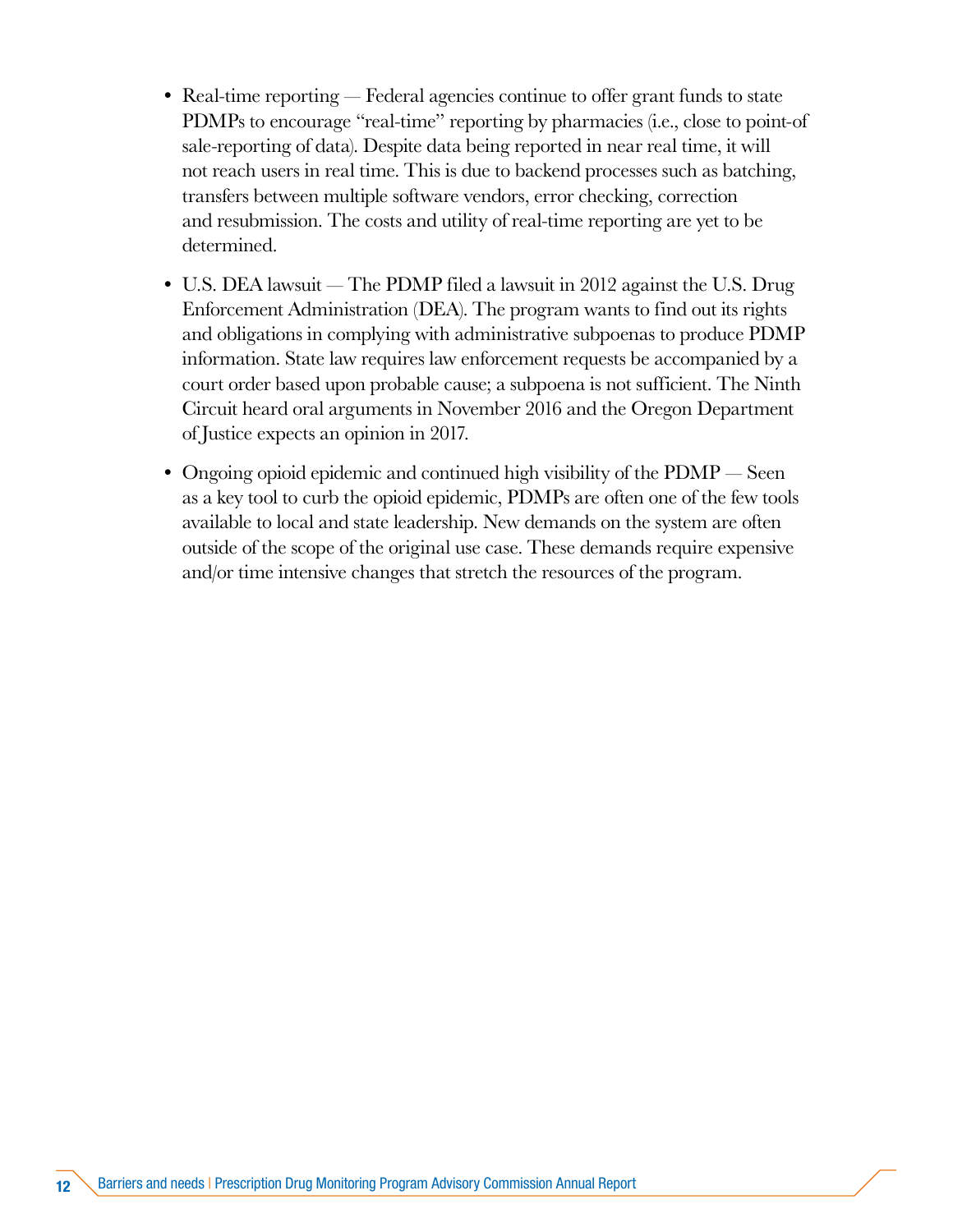## <span id="page-18-0"></span>Discussion and recommendations

Reducing the burden of opioids is a priority in the State Health Improvement Plan. In 2015, the Oregon Health Authority chartered an Opioid Initiative. Leadership across the agency came together once a month to coordinate the work in the state Medicaid program, Opioid Treatment Authority, Health Analytics Division and Public Health. The work of this group has resulted in the integration of efforts at the state and local level including improving access to opioid use disorder care, improving pain care, providing prescribing guidance to prescribers and pharmacists, and establishing metrics to measure progress. The group is also providing data on the Web to inform policy and practice decisions.

The Oregon Prescription Drug Monitoring Program is a critical component of the state's overall strategy to reduce risky opioid prescribing, manage patient morphine equivalent daily dose, identify patients in need of referrals for substance use disorder treatment, and control doctor shopping. The PDMP also provides aggregate data for monitoring the problem and for research, and to control opioid overdose.

The Oregon Prescription Drug Monitoring Program continued to increase system use in 2016. Enrollment efforts focused on prescribers with the most prescriptions through our local partners using Bureau of Justice Affairs (BJA) and CDC grant funds. Overall system use increased to more than 1.2 million patient queries by health care providers and pharmacists. Delegate access and use accounted for the largest share of new system use  $-$  a process more in line with the typical clinical practice workflow. Efforts to increase access and system use will continue to be a high priority for the program.

The PDMP made significant improvements to the system in 2016, including a customization where prescribers can look at all of their patients meeting prescribing thresholds. PDMP staff have created training modules available on our website. Modules highlight best practices and provide an online tutorial for the most common PDMP reports. Advisory commission members and PDMP staff completed the rulewriting process for HB 4124 implementation. Work has begun with state contracting and our vendor to create the necessary technology for PDMP integration with health information exchanges and electronic health records.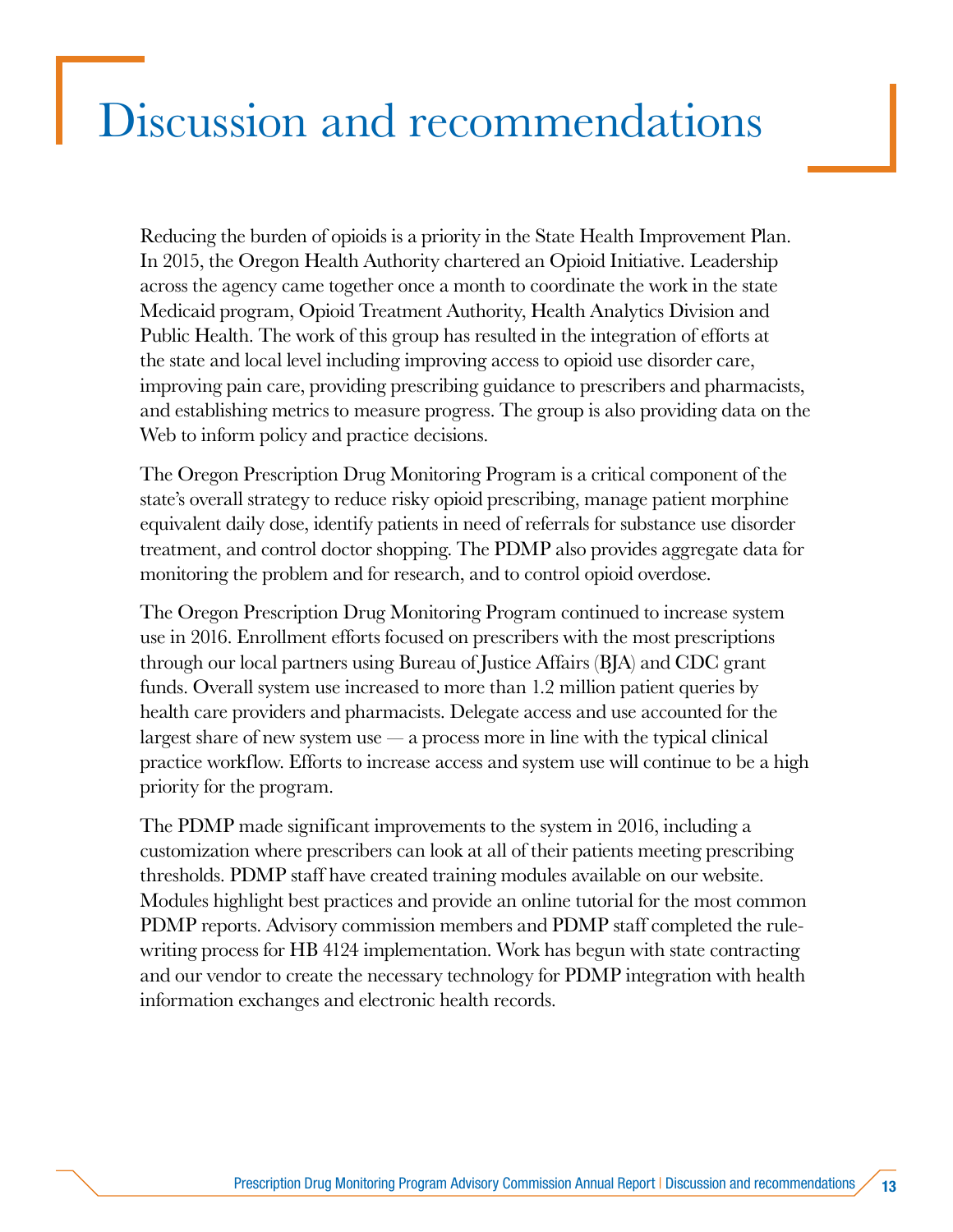The program will continue to work with our partners to leverage PDMP data to improve the health of Oregonians. Evaluation, research and quality assurance efforts are valuable for informing program operations. Work conducted with partners illustrates how the use of PDMP data can help assess the impact that system use has on clinical practice. However, there is more work to do to assess how the PDMP may affect patient health outcomes.